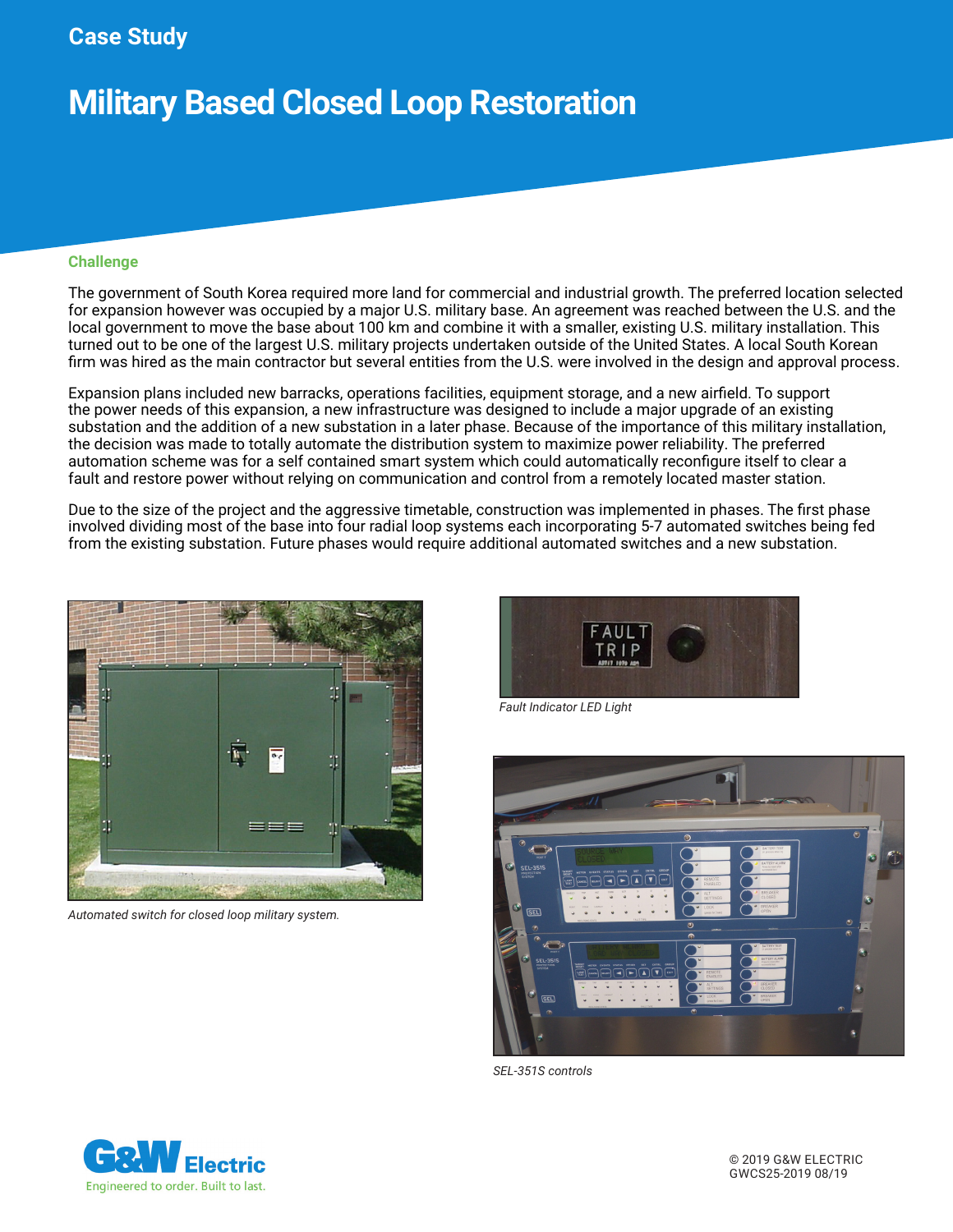### **Case Study**

# **Military Based Closed Loop Restoration**

#### **Switches:**

All seven switches were identical in design, providing ease of installation, maintenance or replacement, and operator familiarity. G&W Electric supplied SF6 and solid dielectric padmounted, four way style switches, with resettable fault interrupters and visible break switches on all four ways. Three power transformers were provided with each switch for control power and accurate voltage sensing for the protection scheme.

#### **Switch Automation Package:**

Schweitzer Engineering Laboratorie's (SEL) relays were provided for maximum programming and communication functionality both now and in the future. G&W ELectric installed and programmed the relays and completely tested the communication between devices as well as the functionality of the system before shipment. One of the requirements of the application was that repair crews needed to be able to identify faulted cable sections from the road. G&W Electric provided fault indicators and indication from the SEL relays to activate a light on the side of the control enclosure to indicate that a fault had occurred on a section of cable.

#### **Communication:**

High speed communication was required for the fault isolation scheme. The protection scheme used was Permissive Overreaching Transfer Trip (POTT), which is a communication assisted means of tripping. The relays communicate with one another to identify the location of the fault and operate the fault interrupters to quickly isolate the faulted line section, maintaining power flow to all of the loads. Because a POTT scheme requires a high speed means of communication, SEL MIRRORED BITS™\* protocol over fiber optic cable was used.

The SEL relays were equipped with fiber optic transceivers for the protection communication circuit and built in fiber optic Ethernet ports for SCADA communication. By using Ethernet for remote SCADA access instead of serial communication, the Lazer solution offered engineering access to the relays so operators could modify settings from the control center, thereby eliminating the need to go to each individual automated switch.

#### **Protection and Reconfiguration:**

Sensing the direction of the fault required the G&W Electric switches to monitor voltage at both ends of all of the cable sections on the loop, as well as monitor the magnitude and phase angle of the voltage. Since these circuits were critical for base operations, several layers of protection were provided in the event the POTT scheme did not operate properly, including the use of directional elements in the relays, and standard time current coordination. While the switches are initially being used in a traditional single ended loop configuration, when all phases of the project are complete, they will be used in a fully automated closed loop fault isolation and reconfiguration scheme. In order to facilitate this, G&W Electric equipped the switches and relays so the customer can easily implement the closed loop scheme whenever they are ready.

*\*MIRRORED BITS is a trademark of Schweitzer Engineering Laboratories, Inc*



© 2019 G&W ELECTRIC GWCS25-2019 08/19